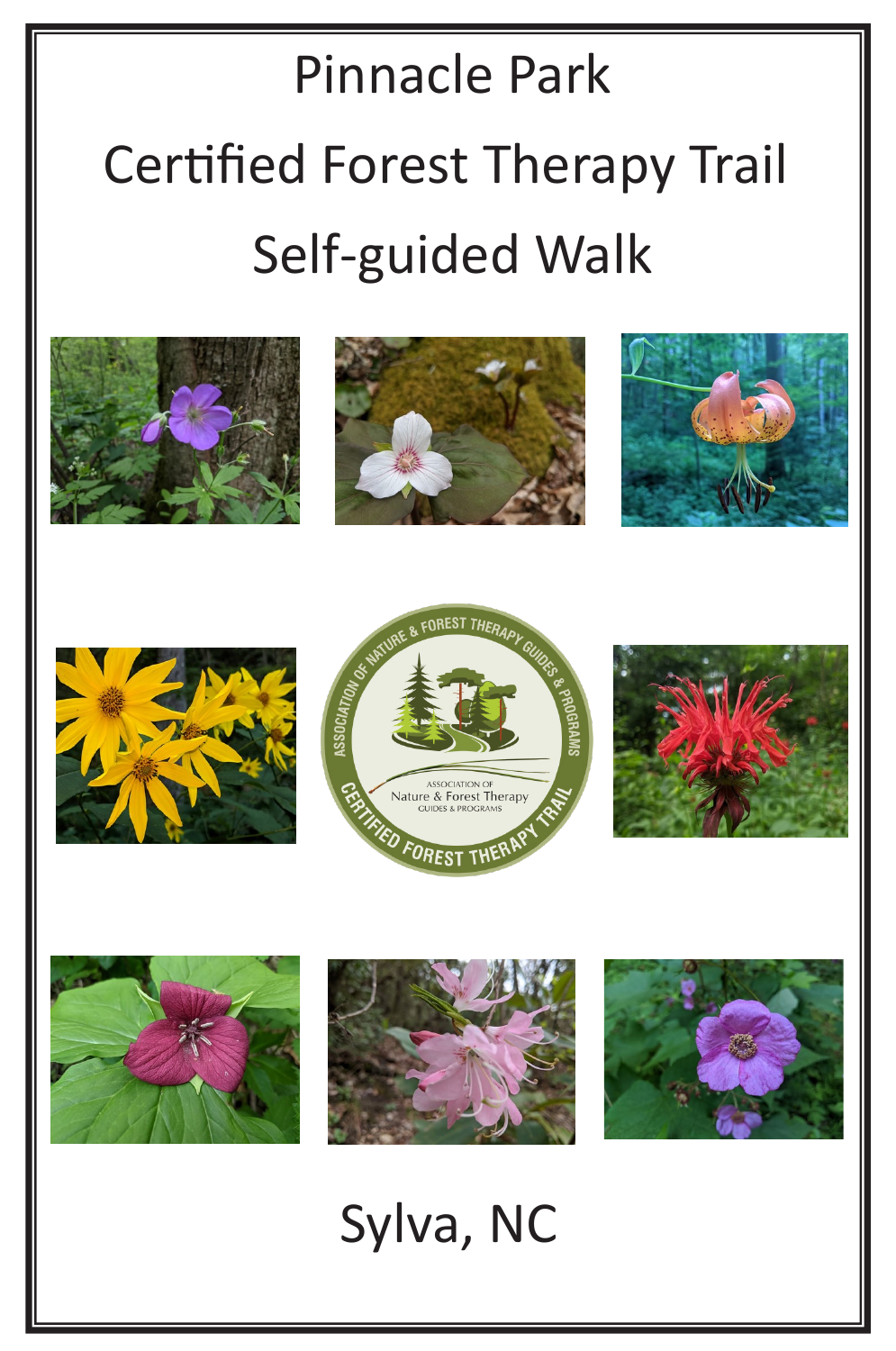## **History of Pinnacle Park**

Pinnacle Park is a popular 1,529 acre forest located on the Plott Balsam Mountain Range in Western North Carolina. The Park is owned by the Town of Sylva, and is a former watershed for the town. There is a conservation easement on the property that limits future use. The park extends from an elevation of 3,000 feet up to over 5,000 feet near Pinnacle Peak and Blackrock. The hiking trails include a lower elevation loop and are well maintained. Two streams, abundant wildflowers, a quiet location and openings to see the sky offer a setting that is perfect for forest therapy.

## **What is forest therapy?**

Forest therapy is a research-based framework for supporting healing and wellness through immersion in forests and other natural environments. Forest Therapy is inspired by the Japanese practice of Shinrin-Yoku, which translates to "forest bathing." Studies have demonstrated a wide array of health benefits, especially in the cardiovascular and immune systems, and for stabilizing and improving mood and cognition.

Forest therapy can be experienced through a self-guided walk or with the help of a guide. The Pinnacle Park Certified Forest Therapy Trail provides the opportunity to experience forest therapy through a selfguided walk using the brochures provided. The brochure outlines five invitations you can use during your walk that will guide you through the forest therapy experience. The invitations open the door for you to experience nature through your senses. A walk can take as little or as much time as you prefer. Each invitation is just a starting point. Take your time, meander and enjoy being at Pinnacle Park. Take a deep breath, slow down and connect with nature.

The Pinnacle Park Trail is a certified Nature and Forest Therapy Trail by the Association of Nature and Forest Therapy and is the first in North Carolina. Learn more at www.natureandforesttherapy.earth.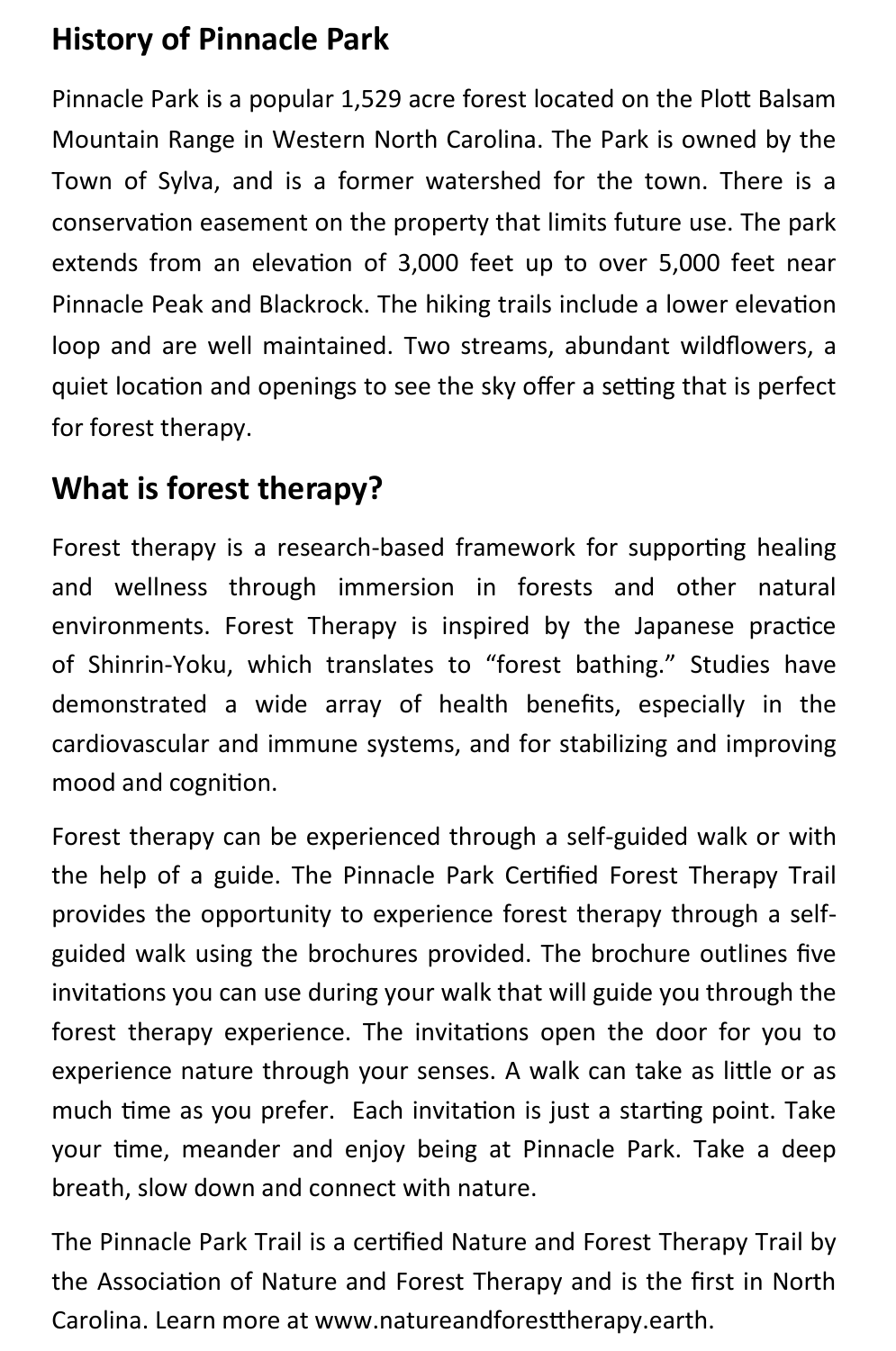The Pinnacle Park Certified Forest Therapy Trail is .45 miles and has 153 feet in elevation gain. You will follow the loop trail through the three sections returning to where you started. Wear comfortable, sturdy shoes and clothing appropriate for the season. Ticks, snakes and poison ivy are all present in the forest. You will likely not encounter any of them. As with any setting, just be aware of your surroundings. Let's get started!



#### **Invitation one: Sensory awareness**

Starting in the parking lot, take the trail that goes to the right and follow it over the bridge and up the hill until you see a large boulder on the right (upper part of section 1). Stop here and meander down to the gently flowing creek. Stand by the creek or in the open area by the rock. This should take approximately 20 minutes.

Take a deep breath and exhale slowly. Close your eyes. If thoughts arise, let them go.

Focus on what you can hear nearby and far way. What sounds are around you? Are there any rhythms in the sounds? Be open to what feels right to you.

Breathing through your nose, what can you smell? Sniff around like a hound dog, inviting, noticing.

With your eyes still closed, hold your hands by your side with palms turned forward. Does the direction you are facing have a personality. Keeping aware of what is around you, slowly turn in a circle with your eyes still closed until you are facing the direction that feels right to you. Wait a moment and open your eyes. Look at what you are seeing as if this is the first time you have seen it.

If there is a gesture you would like to make toward what you are seeing feel free to do so.